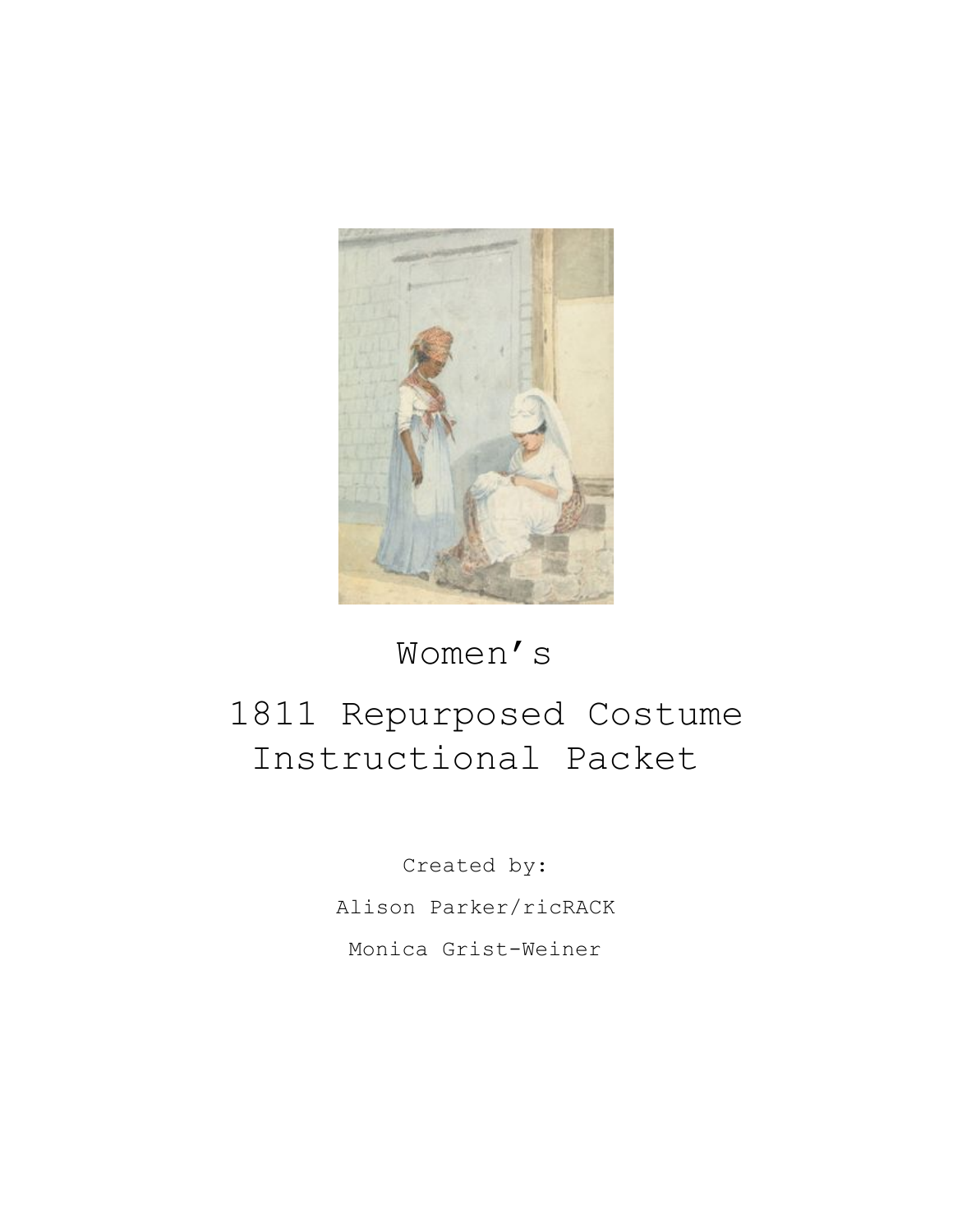#### Fabrics, Colors, and Silhouette

In order to achieve an historical look by repurposing modern clothes, there are some aesthetics that will help to make your costume appear similar to those of 1811.

Desired fabrics: cotton, linen, wool...please no synthetic or polyester fabrics.

Recommended Color palette: white, blues, red, yellow, and greens No modern patterned fabrics, please use ONLY solids, stripes, or plaids.

Silhouette: Empire waistline (just below the bust), floor length skirt

> All women must wear a tignon/turban/headwrap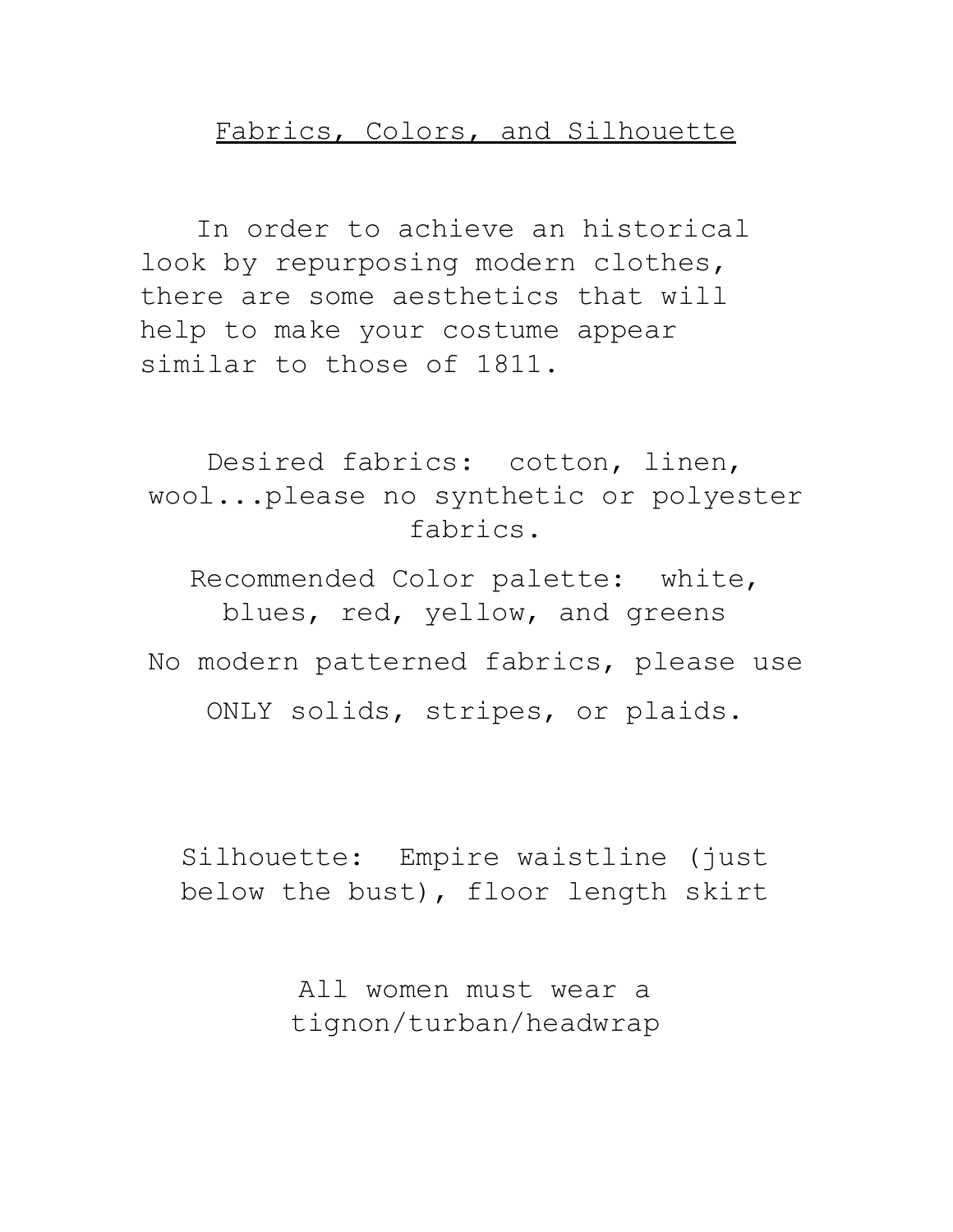We have created three looks for you to choose from.

First, find whichever clothing you have that best matches the color and material requirements previously mentioned.

Women should have *at least* a skirt, blouse, and turban for this look. (If you have a dress that is similar to the silhouette, color, fabric, and length....please send us a photo so we can approve). As most of the enslaved made their clothes out of white, coarse fabric, it is ideal if one of your pieces, skirt or top, was white.

You will need... -Scissors -chalk or pen for marking your cutting line -Ruler or something with a straight edge -straight pins -an iron is helpful! -needle/thread -twill tape or ribbon for suspenders (optional) -big snaps for skirt and jacket connection (optional)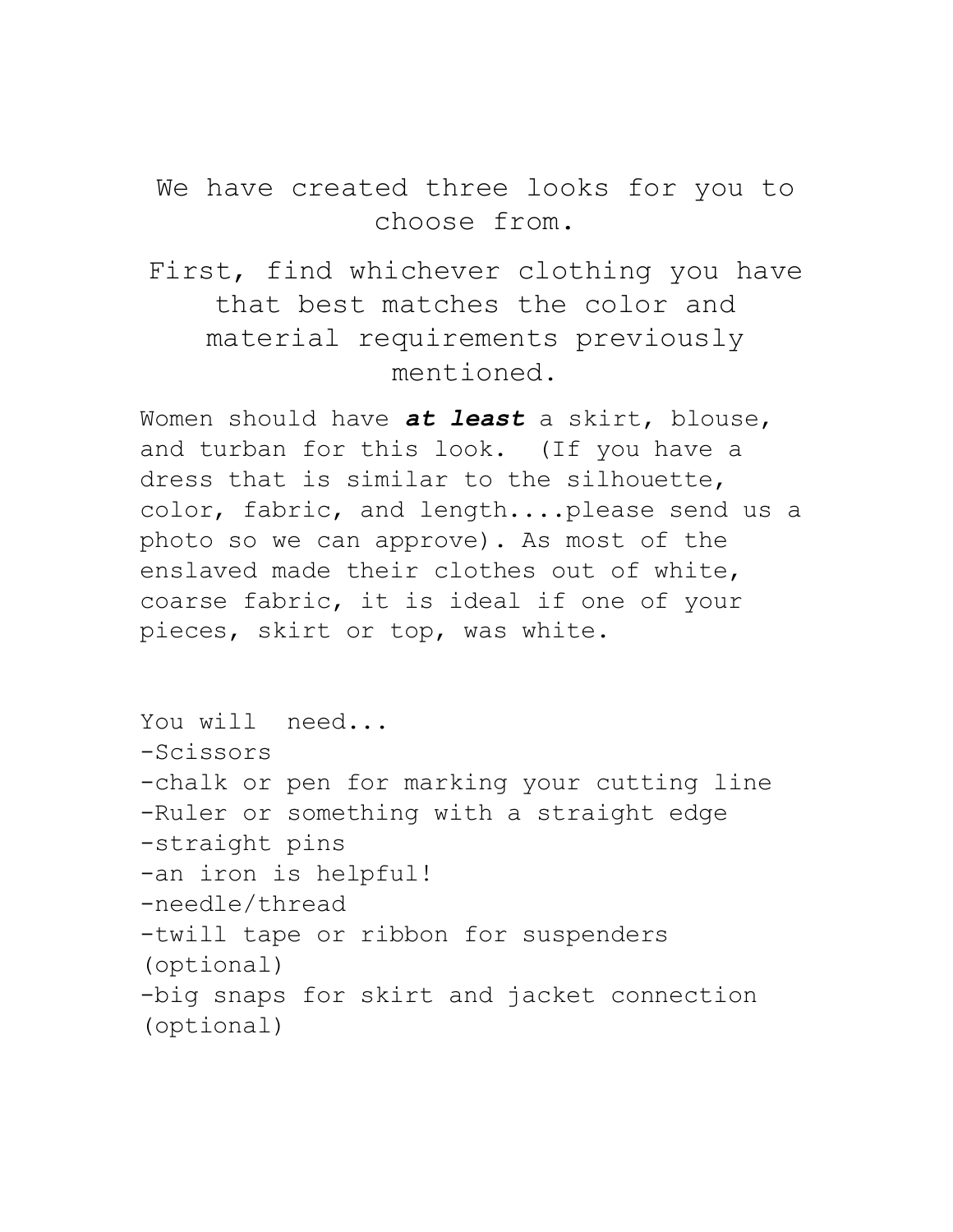#### THE SKIRT

Select a simple skirt that is **floor length**. If you find the right skirt with color and texture, but is not the right length, you can always add layers to the bottom. A gathered skirt with a stretch or bigger waistband is important. Your

skirt is worn **above** your true waist, right below your bust. Though subtle, its location is crucial to the silhouette of the time period of the rebellion. A couple of ways you can keep the skirt up is to sew snaps on the inside of your skirt waist and to the outside of your top. The



other way would be to make yourself some suspenders with twill tape or ribbon and sew them to the skirt waist wearing your suspenders over your blouse.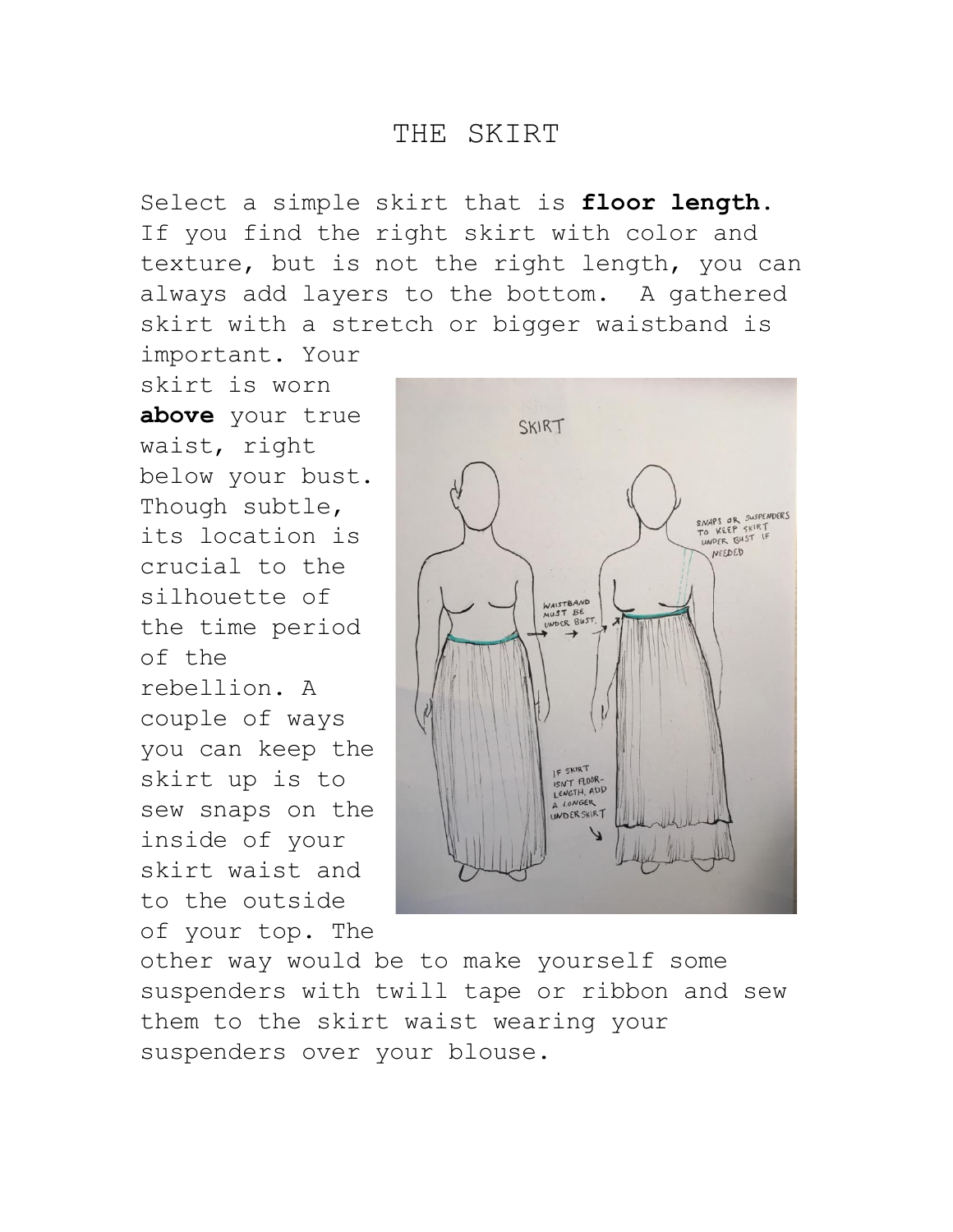#### THE BLOUSE

Aim for a blouse that resembles the "**peasant**" top. This blouse is known for being gathered with a drawstring or elastic around the neckline and often at the sleeve bottoms. Select a blouse that comes closest to that style. It can be short,  $\frac{3}{4}$ , or long sleeved. It is ok if it is long sleeved to roll them up!

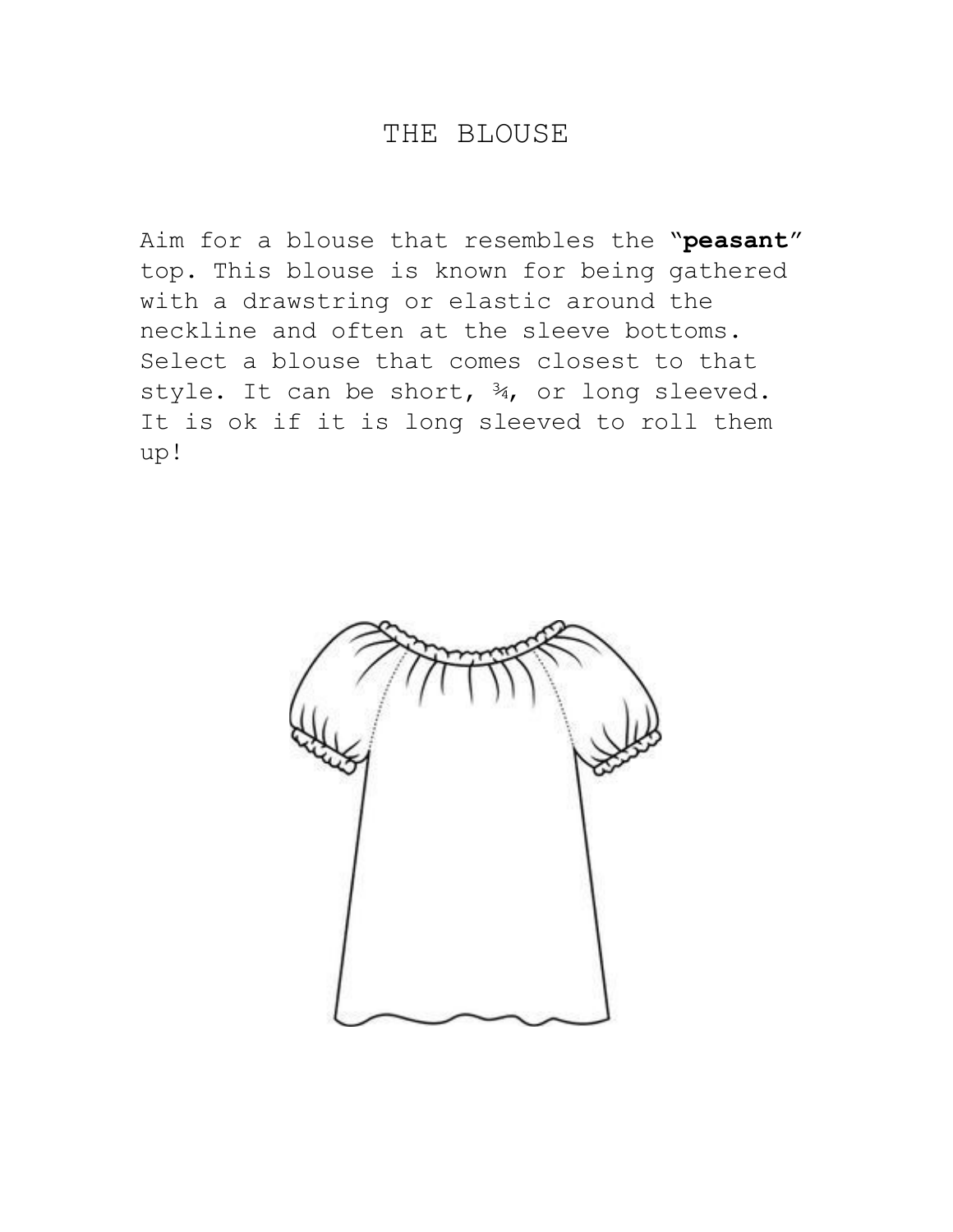### THE BLAZER/JACKET : Look 1

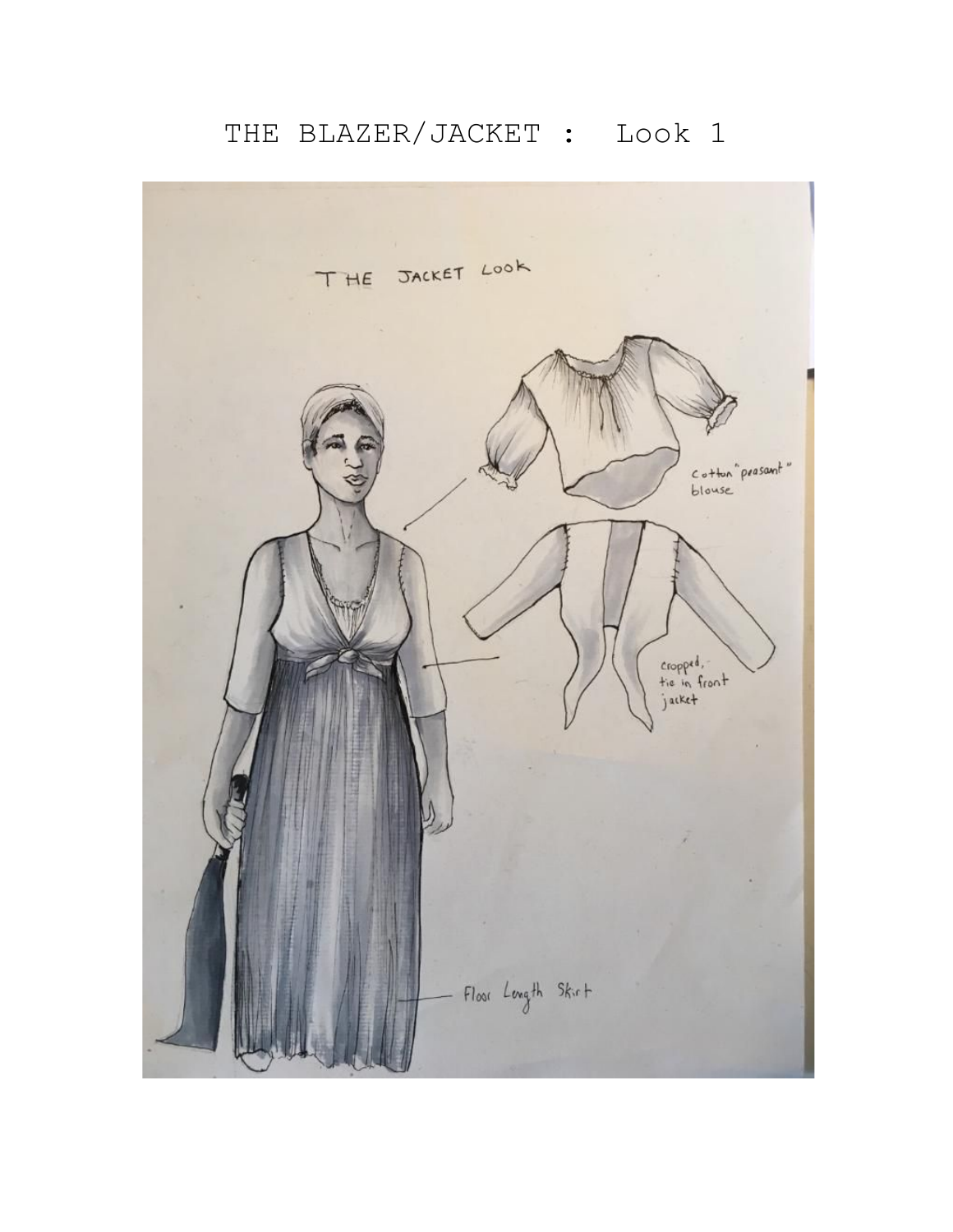If you would like to wear a cropped jacket over your blouse, find a simple women's blazer that has little structure and padding as possible.

STEP1: Cut the jacket so that it rests right below your bust. You are making a cropped jacket. Turn over the raw edge ½ inch and topstitch a finished edge on your machine/or hand sew.

STEP2: Cut your jacket's sleeves to make them  $\frac{3}{4}$  sleeves. Turn over the raw edge  $\frac{1}{2}$ inch and hem the sleeves.

STEP 3: Now cut off the lapel and the collar in one smooth transition to achieve a beautiful V-neck. You can tie both center fronts together in a small knot or sew two cords so that the jacket stays closed at the sternum. Finish the raw edge like you would with the sleeves and bottom hem.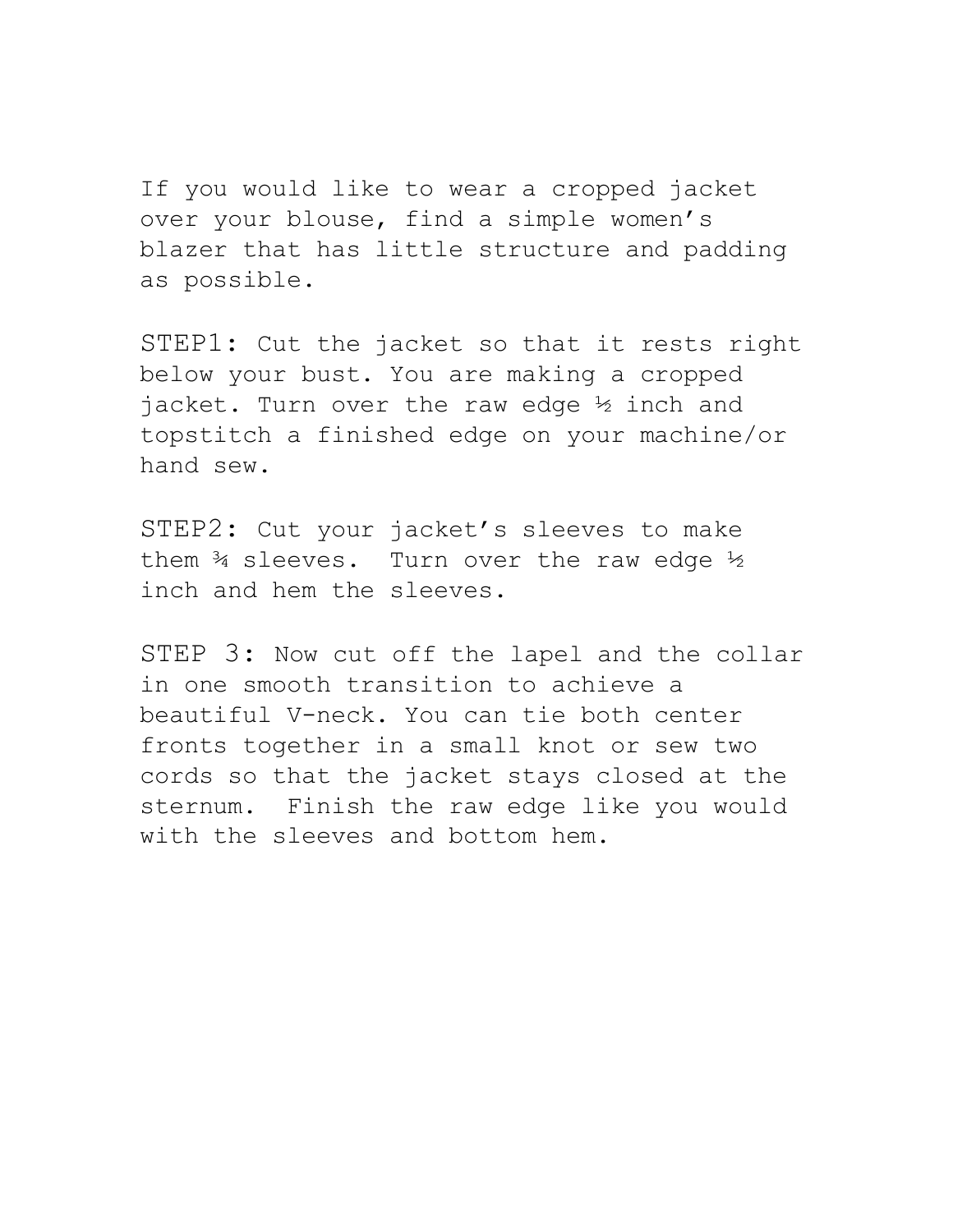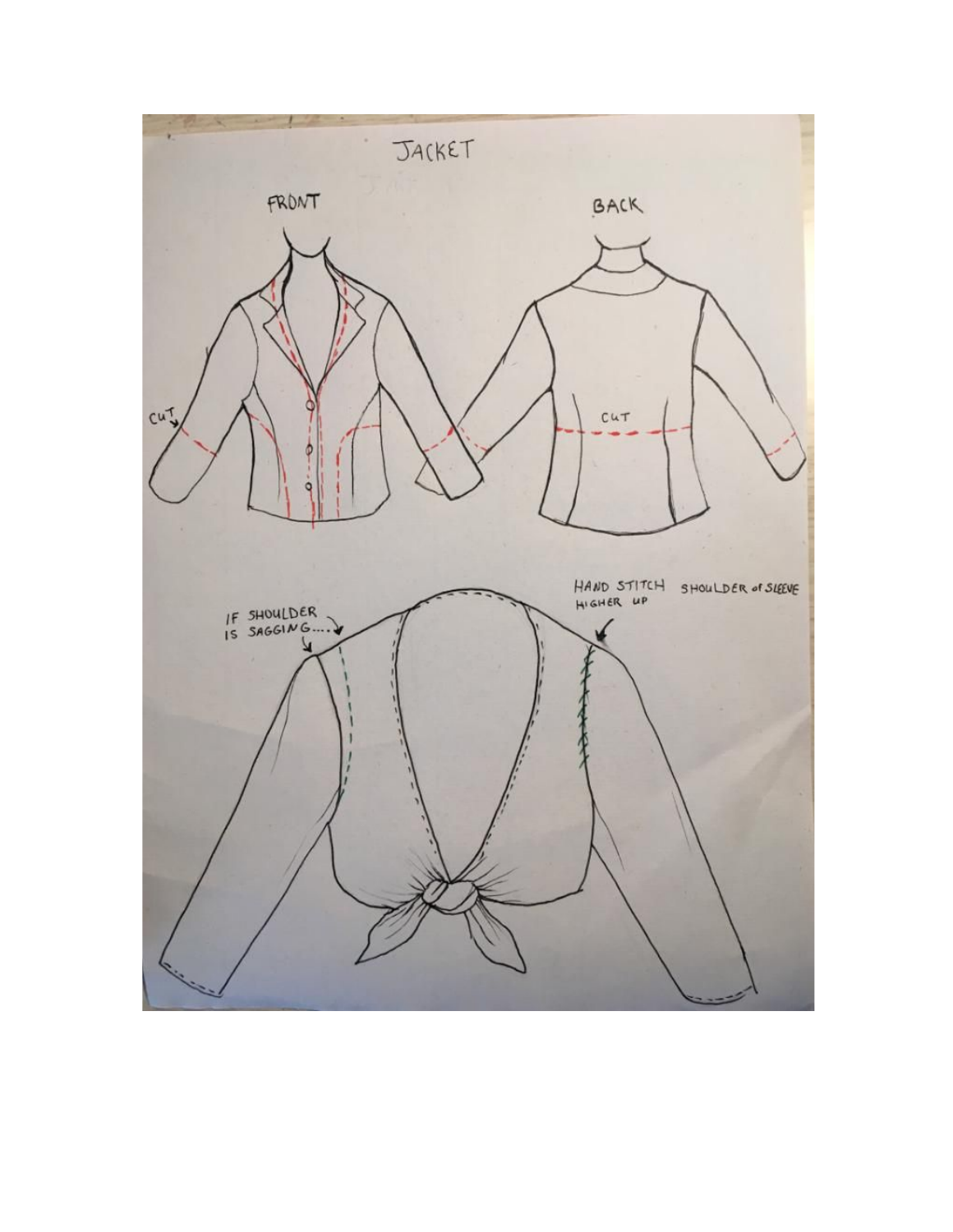### THE CRISSCROSS SHAWL: Look 2



Another option for a top covering over your blouse is a wide, long strip of fabric crisscrossed at the center front and wrapped around the body just below your bust.

STEP1: Cut long strips about 12-15" wide and the length of your height. If your strips are too short, sew them together to make one long strip.

STEP 2: Now find the middle of your strip and drape it over your shoulders. Let the entire width of the strip spread flat and cover your shoulders like a shawl.

STEP 3: Now bring the two ends of the strip across your bust, criss crossing, wrap around to the back and tie or come back to the front and tie off at the front under your bust.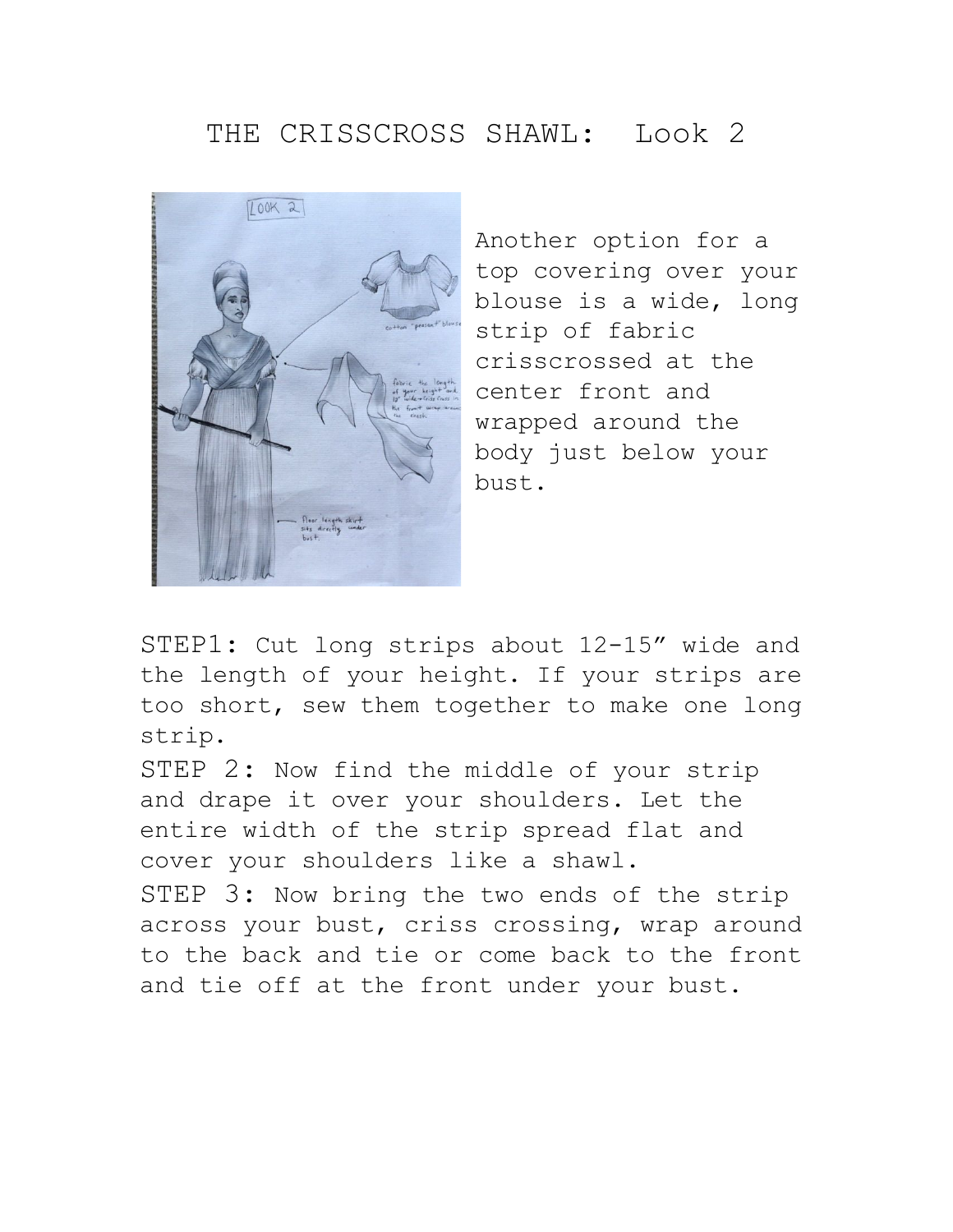## THE TIED TOP: Look 3

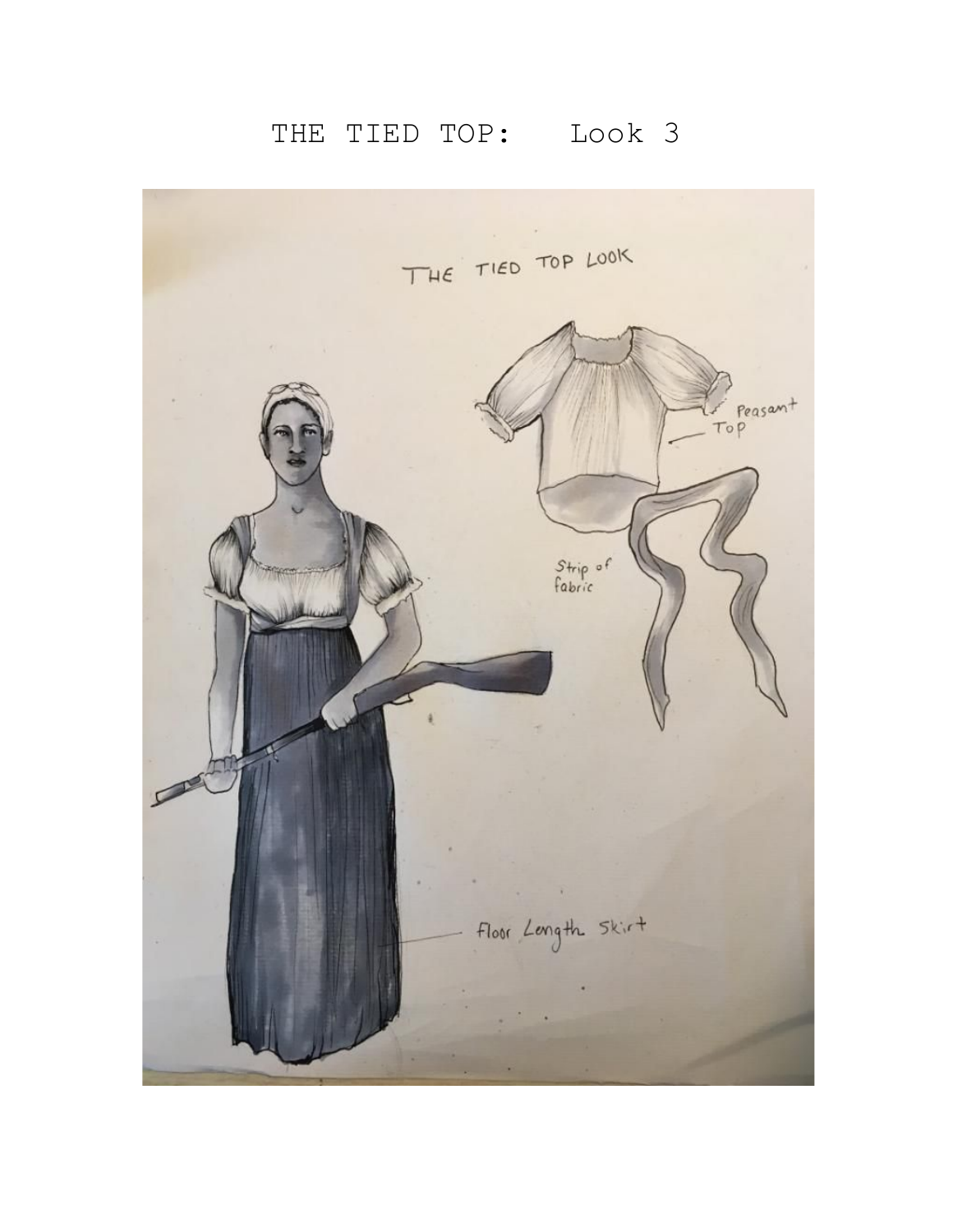This style would be the simplest way of holding a loose blouse in place with some wrapping of a thin strip of fabric. It's almost as if this strip of fabric has the effect of an underwire bra.

STEP 1: Cut a strip of fabric that is roughly 6"wide and as long as your height. You can sew multiple strips together to make it that long, if needed.

STEP 2: Now find the middle of the strip and put it over your head like a halter top. STEP 3: With both ends in your hands, pass them under your arm pit and criss cross them in the back.

STEP 4: Now pass them to your front and tie them under your bust.